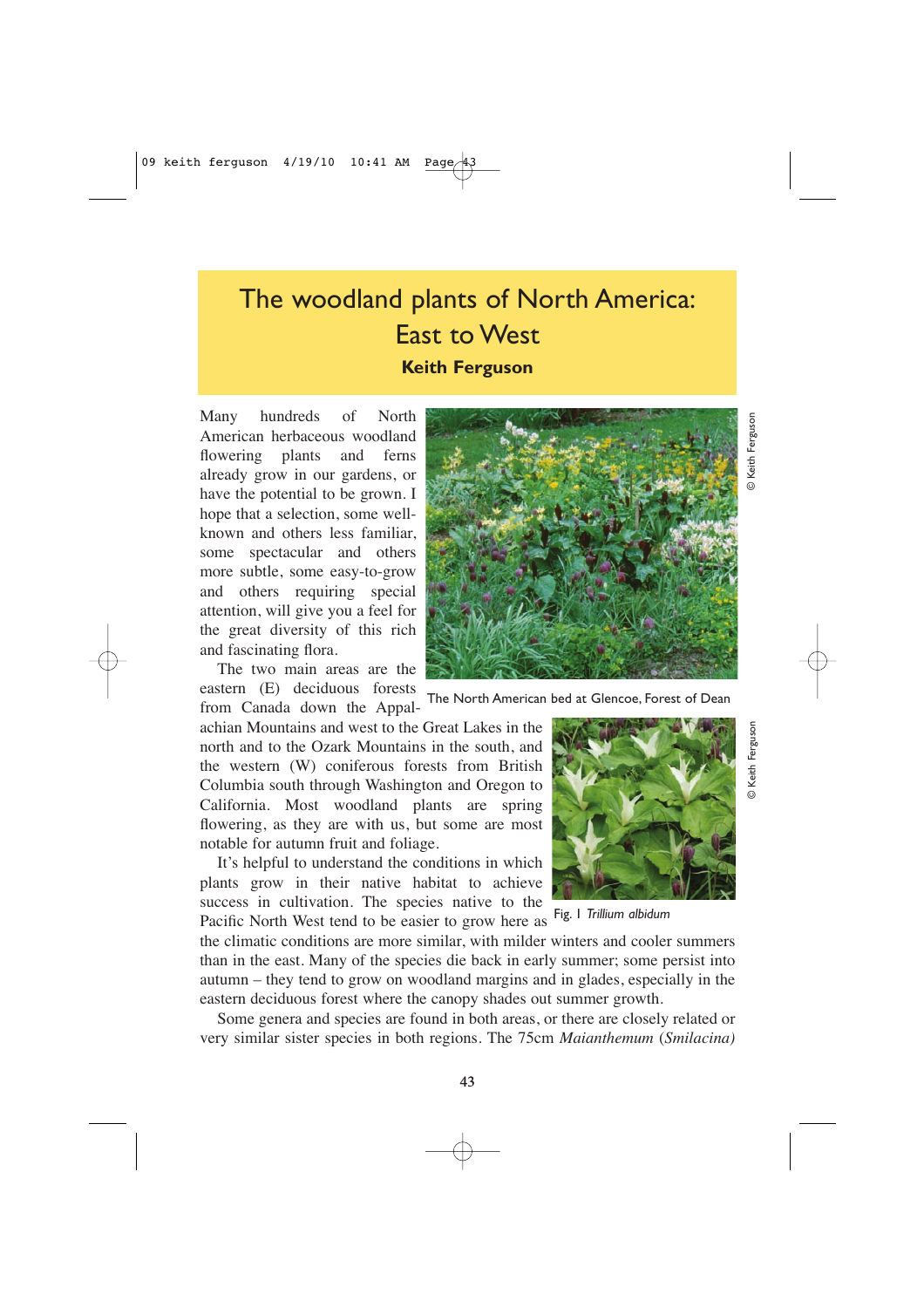

Fig. 2 *Aquilegia formosa*

*racemosum*, with its Solomon's seal type of foliage and dense terminal panicles of creamy white flowers, is a good example. The form mostly grown in the UK is the subsp. *amplexicaule* (W) which is much more robust than subsp. *racemosum*  $(E)^1$ . In my experience there are vigorous clones in cultivation here which rarely set berries, but I have raised from seed a number of collections of *M. racemosum* and, although a little smaller in size, they set fine clusters of rich red and grey speckled berries. Another species we grow is *M. stellatum,* widespread across the continent. It differs in being smaller in habit, up to 45cm tall with simple 6–15 flowered inflorescences of small, pretty, star-like white flowers and its leaves remain green through the summer. Caution: the rhizomes spread quite rapidly

and it may be too rampant for some gardens!

Among the beauties which excite a lot of interest are the trilliums. Probably the easiest and most common of the *Trillium* species are from the west coast. *T. albidum* (fig. 1), its leaves plain green or very slightly mottled and its petals sessile, white, sometimes flushed pink at the base, is widespread in Oregon and Northern California. *T. chloropetalum* and *T. kurabayashi* are much more



Fig. 3 *Sanguinaria canadensis*

localised in California and southern Oregon. The latter is usually tall, 30–60cm and vigorous, with some marbling of the foliage and varying intensities of deep purple petals. The charming, tiny *T. rivale* (placed in a separate genus by some authors) is found in moist habitats in the Siskyou Mountains. Its leaves are plain green and the flowers, with pedicels, are white, spotted pink. It is easily raised from seed, young plants flowering after two seasons, before the leaves divide. It is one of the few species trilliums that germinate readily from dried seed, though it needs a moisture-retentive soil. The selection 'Purple Heart' is very fine. *T. grandiflorum* (usually whiteflowered) and *T. erectum* (usually deep purple) are eastern species commonly grown here; both have

pedicellate flowers and plain green foliage. *T. luteum* (yellow) and *T. cuneatum*

<sup>1</sup>I would concur with Dan Hinkley that the western form is very likely a tetraploid with four sets of chromosomes. See *The Explorer's Garden*, Timber Press 1999

© Keith Ferguson

© Keith Ferguson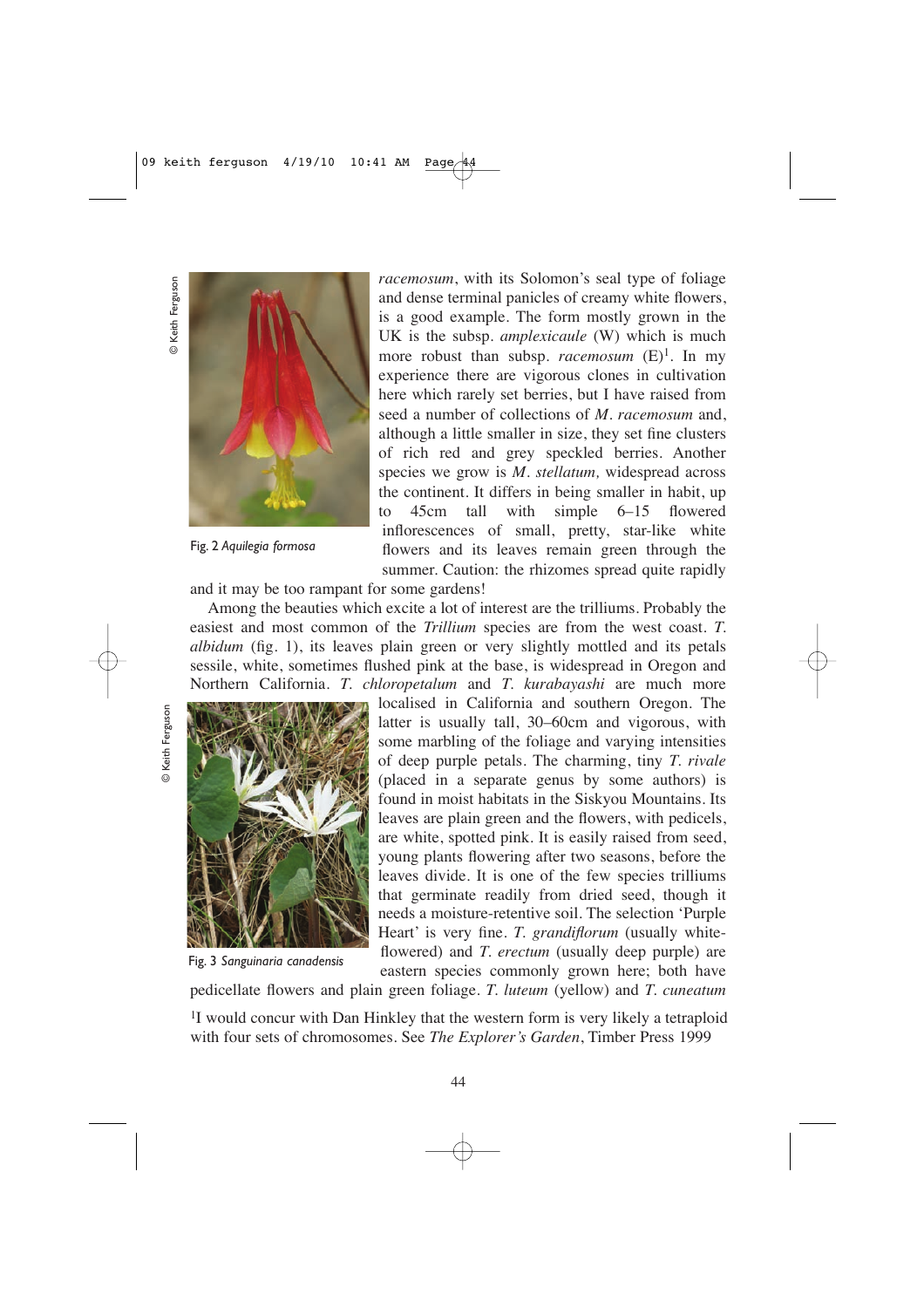(burgundy) have sessile flowers and marbled foliage and are local in the south-eastern US.

Red-flowered aquilegias are another example of closely related, similar species from both regions. *A. canadensis* (back cover) (E) is easily recognised by its reflexed sepals, whereas *A. formosa* (fig. 2) (W) has erect sepals and is more easily grown. They need no special conditions in my experience, though *A. canadensis* tends to thrive better on a slightly acid soil. Like most aquilegias, both are highly promiscuous and need to be cultivated apart from other species to avoid hybrid seedlings.



Fig. 4 *Stylophorum diphyllum*

In the poppy family the bloodroot, *Sanguinaria canadensis* (fig. 3), so-called because of the red sap that exudes from cuts in the fleshy roots, is an eastern species we grow more often in its double-flowered form. The white flowers of the single form are very short lived indeed, but the grey-green foliage is an attractive feature and persists well into summer. In the wild it tends to grow in relatively well-drained sites on steep banks, or in sloping woodland. In cultivation it is said to thrive with regular division. In the same family is the much taller, dividedleaved *Stylophorum diphyllum* (fig. 4), with deep yellow poppy flowers. Found across much of the north-east US, it is easily grown, vigorous, self-seeds freely and can overwhelm small neighbours.

The lovely *Viola pedata* (E) is regarded as a challenge in cultivation. In the wild it grows on disturbed well-drained soil with little competition, often on roadside cuttings or banks. I have seen sheets of it growing in central Louisiana in

very sandy leaf mould beside the wheel ruts of a forest track. In contrast, the small yellowflowered *Viola pubescens* var. *eriocarpa* is easy to establish in almost any shady position.

The rich scarlet-flowered *Silene virginica* (fig. 5) (E)*,* recently promoted in the popular gardening press, likewise requires a well-drained position and some sunshine. Its native habitat is on rocky outcrops and cliff faces in the deciduous woodland. Fig. 5 *Silene virginica* 

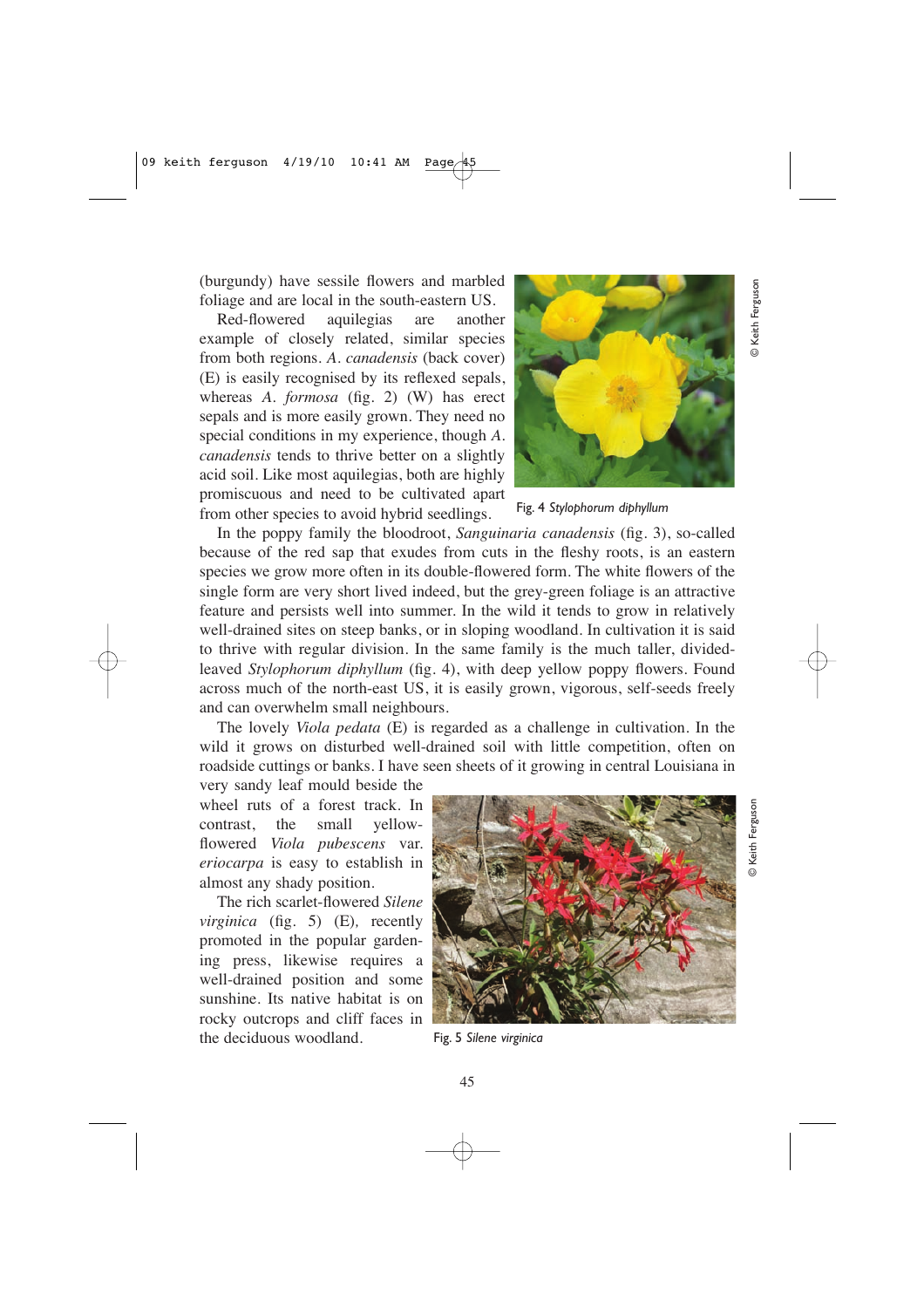

Fig. 6 *Dicentra canadensis* Fig. 7 *Dicentra cucullaria*

The well-known, rhizomatous, pink-flowered *Dicentra formosa*, with its many selections and cultivars, originates from the west. However it has two delightful eastern counterparts, *D. cucullaria* and *D. canadensis* (fig. 6). Both are bulbous, smaller and low-growing, with fern-like foliage and white flowers. They are easily distinguished as the nectaries of *D. cucullaria* (fig. 7) are splayed apart – it's commonly known as 'dutchman's breeches', while the 'breeches' of *D. canadensis* are parallel. Both species are demanding in their cultivation, as they tend to grow with little competition in open glades and on moderately welldrained leaf-mould-rich soils. Their foliage dies away quite early so, apart from giving them a dedicated spot in a shady raised bed, a suitable locality is between clumps of deciduous ferns where the plants can grow and flower before the new fern fronds appear.

In glades where it forms the ground cover in the eastern forest, the scent of *Phlox divaricata* (fig. 8) on a warm sunny day can be almost overpowering. It is not a difficult plant to grow and has recently become much more widely available as *P*. *divaricata* 'Clouds of Perfume'.

American bluebells, *Mertensia virginica* (fig. 9)*,* with their fresh light green leaves and clusters of vibrant blue flowers, like our own often occur in huge drifts under the leafless trees. Their foliage dies back early shortly after the trees leaf up and the thick tuberous roots lie dormant until the following season. They're a good example of the importance of understanding how plants behave in their natural habitat to achieve success in cultivation.

Two dwarf irises, *I. cristata* and *I. verna*, occur commonly in the east. The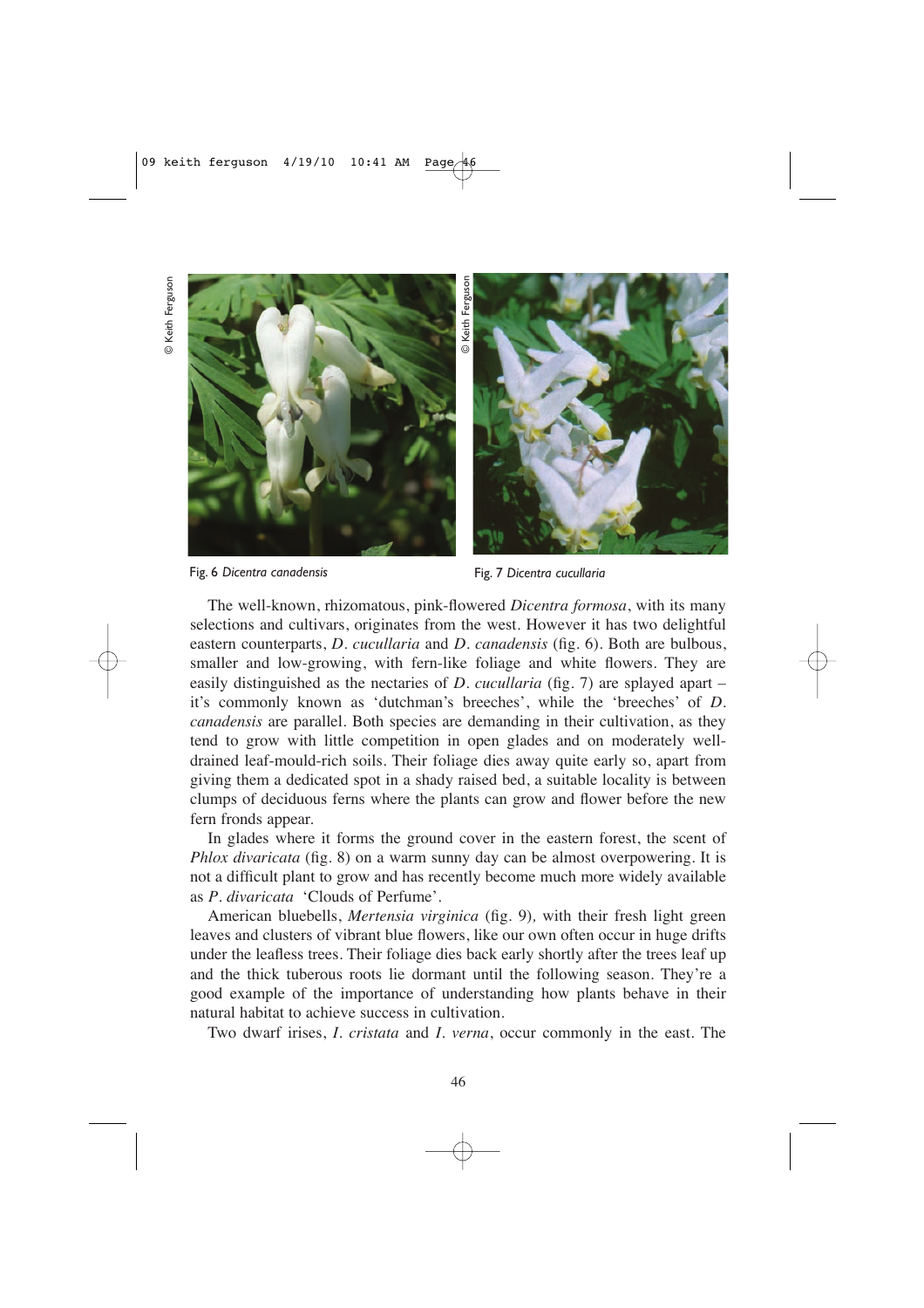© Keith Ferguson

**© Keith Fergusor** 

former flourishes in conditions of reasonable drainage and not much competition; it can form ground cover or be equally happy filling troughs. *I. verna,* with narrower leaves, taller flowers and uncrested petals, tends to grow as a single plant or in small groups in sandy soil in open woods. It has not thrived with us on clay modified with much leaf mould. That it is offered by only one nursery in the *Plant Finder* suggests it's not easy to grow in the UK

*Uvularia grandiflora* (E)*,* in the *Convallariaceae*, has rich yellow or pale yellow flowers and is frequently seen in gardens here, as is the smaller-flowered *U. perfoliata*; a problem is that the young foliage and flowers are very susceptible to late frosts, although the fleshy-rooted rhizomes are very hardy. Common on well-drained leafy soils, *grandiflora* is said to prefer calcareous to neutral soils while *perfoliata* prefers acid to neutral conditions. The much smaller, cream-flowered *U. sessilifolia* is a charming plant but requires more open habitats with less competition, growing on alluvial soils in the wild.

In the *Liliaceae* is the genus *Erythronium*. The western species are more commonly cultivated in Britain with some of the hybrids very familiar to us. *E. californicum* grows in dry woods, with white flowers and slightly mottled leaves; it bulks up vegetatively quite Fig. 9 *Mertensia virginica*  rapidly, as does the somewhat similar *E.*



Fig. 8 *Phlox divaricata*



*oregonum*. Well-known *E. tuolumnense,* with clear yellow flowers and plain green leaves, is found in the mountain forests of central California. Growing on the serpentine of southern Oregon, *E. citrinum* has superbly marked foliage and pale lemon flowers and is a lovely species. Among the violet-pink-flowered species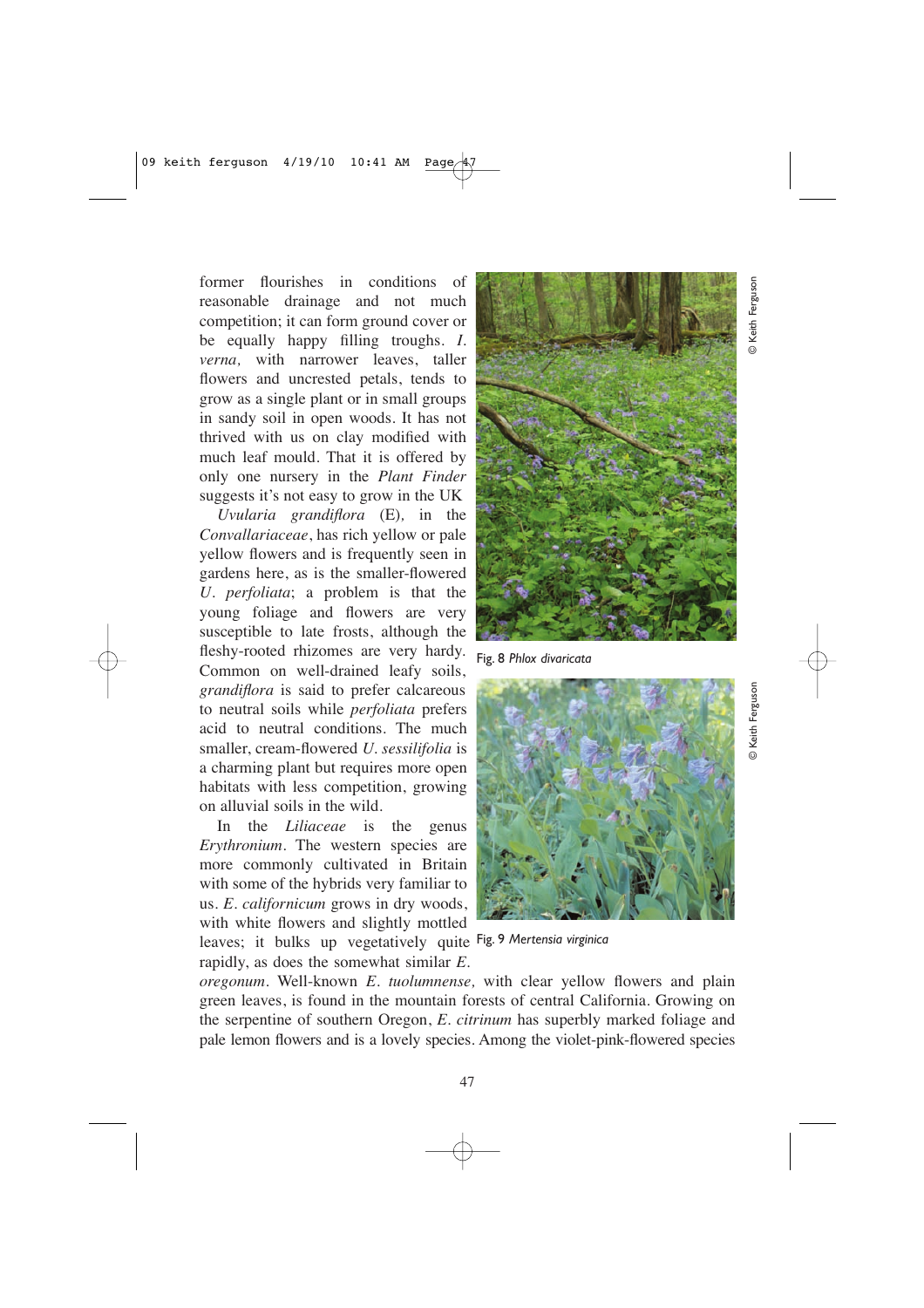© Keith Ferguson

© Keith Ferguson



Fig. 10 *Erythronium revolutum*



Fig. 11 *Jeffersonia diphylla*

*E. hendersonii* and *E. revolutum* (fig. 10) are best known. Both have well-marked foliage and grow on moist soils in the wild. There are a number of selections of these species. They tend to self-seed in the right conditions and are best raised from seed. The clear yellow-flowered *E. grandiflorum*, found growing in masses in the woods and clearings of the Rockies and westward, is notoriously difficult to establish in cultivation. From the eastern woodlands we have *E. americanum*, its petals a striking rich yellow touched with purple and contrasting light brown or lavender anthers. It is stoloniferous and tends to make large patches of foliage often with few plants producing flowers, both in the wild and in cultivation.

*Jeffersonia diphylla* (fig. 11) (E) is worth growing for its bi-lobed almost butterfly-like leaves and white flowers. Its Asian counterpart, *J. dubia*, has rounded leaves and blue flowers. Both are quite easy to grow in the UK and come readily from seed. Also in this family is *Vancouveria hexandra* (W) with pleasant threefold divided leaves and rather insignificant white flowers in terminal inflorescences. It is rhizomatous and

resembles *Epimedium* in its general habit. It is very vigorous with us and has become highly invasive; even its yellow-flowered sister species, *V. chrysantha*, may wander too freely.

The one North American species of *Podophyllum, P. peltatum* (fig. 12), is widespread in the eastern woodlands where it creeps and can form huge drifts of shining, peltate, lobed leaves under the trees. The large rather pretty, hellebore-





like, white flowers are hidden under the leaves. It is a good ground-cover plant but requires space. *Diphylleia cymosa* (E) (figs 13 & 14), found on seeps and similar moist habitats, is easily grown on moisture-retentive soils: it's a fine, 1m tall perennial with white flowers and stunning dark blue berries on red pedicels in late summer. *Caulophyllum thalictroides*, blue Fig. 12 *Podophyllum peltatum* cohosh, is not quite as tall and has deeply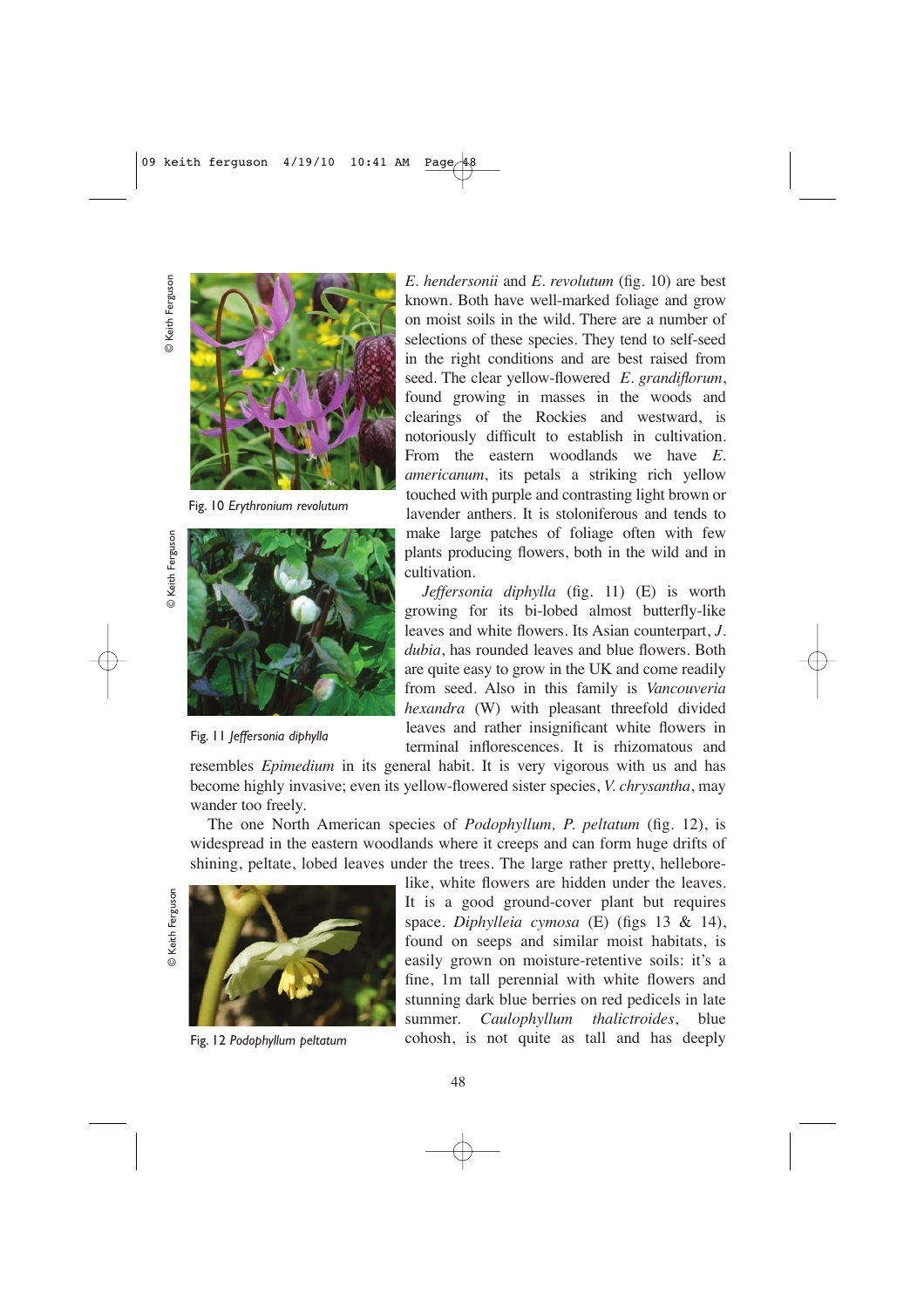divided leaves, inconspicuous flowers but striking blue fruits.

In the buttercup family we commonly grow *Actaea pachypoda* (E), its vernacular name of dolls' eyes referring to its swags of white berries; we also grow for its red fruit *A. rubra* (E & W), closely related to our European black-fruited *A. spicata*. Another taller perennial up to 75cm with fragrant, thalictrum-like flowers is Figs 13 & 14 *Diphylleia cymosa*

*Trautvetteria carolinensis* (E & W) (a



subspecies or variety occurs in East Asia). It grows with its feet in water in its native habitats and is worth a place in a stream or pond margin.

*Anemonella thalictroides* (syn. *Thalictrum*) (E), up to 35cm high, with distinctive umbellate inflorescence, is charming, easy to cultivate, and available in a number of selections (15 in the 2009 *Plant Finder*) – the full white doubleflowered form or the pink f*. rosea* are perhaps the most pleasing. *Xanthorhiza simplicissima* is an unusual low-growing rhizomatous shrub with pinnate leaves

and panicles of flowers which may vary from dark purple-brown to greenish-yellow. It is a plant of moist woodlands and stream banks (E) and can make a pleasing delicate lacy-like ground cover to the extent that in some British gardens it is a pest. I suspect that it requires a slightly acid soil as it never really thrives with us and is much sought after by rabbits, who are no doubt seeking the medicinal properties of its rhizomes! The American Indians used the roots to treat all manner of ailments from stomach Fig. 15 *Disporum smithii* ulcers and sore throats to piles and cancer.

*Disporum*, in the *Convallaria* family, is a genus with a number of excellent plants that are easy to cultivate. *D. smithii* (W) (fig. 15) is low growing to 30cm, much branched, with creamy white bell-like flowers in spring followed by orange fruit in late summer. Similar but less branched is *D. hookeri* with red berries. The taller *D. lanuginosum* (E) with





greenish-white, paired, more open flowers and Fig. 16 *Disporum maculatum*